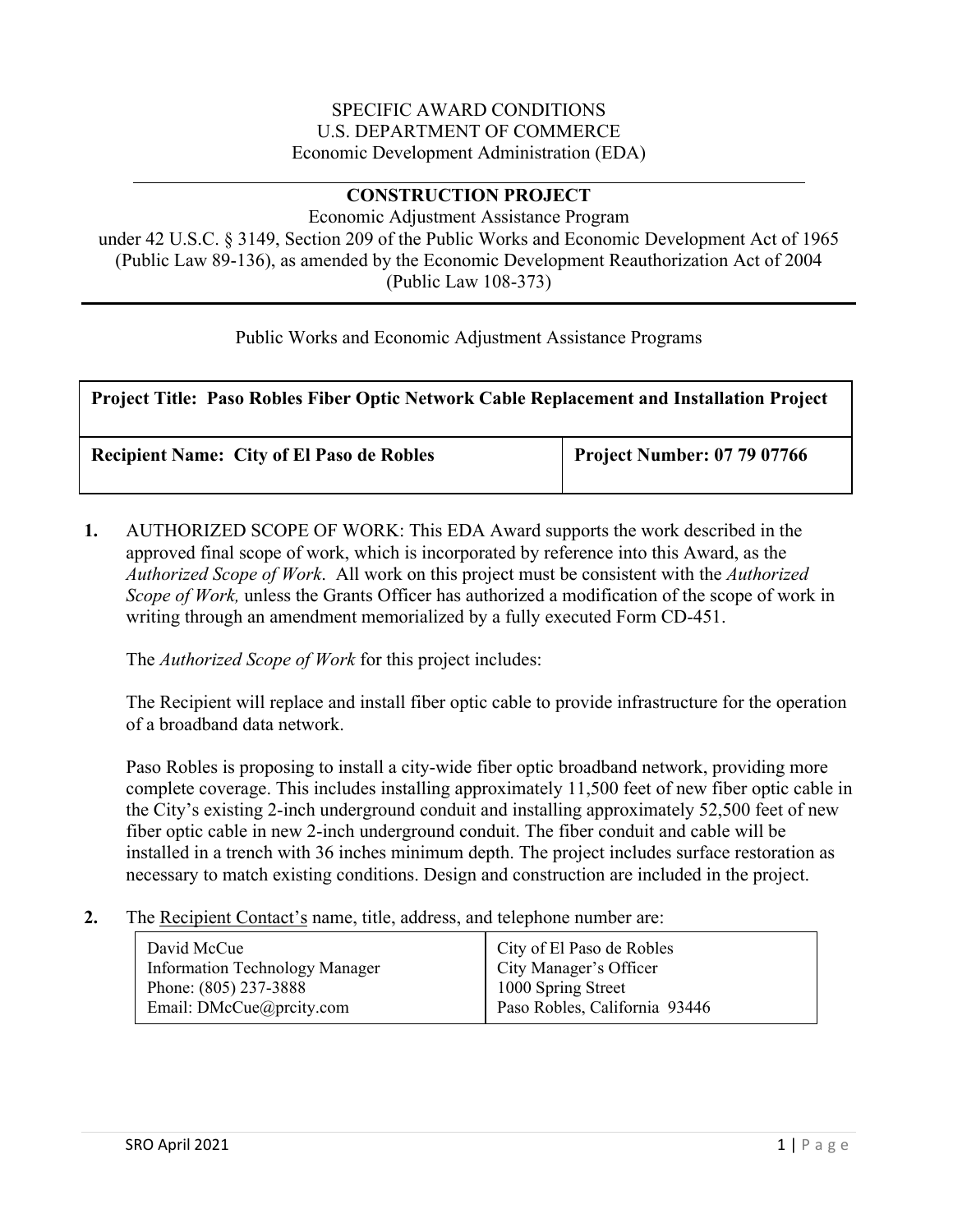**3.** The Grants Officer is authorized to award, amend, suspend, and terminate financial assistance awards. The Grants Officer is:

| Regional Director<br>Phone: (206) 220-7660<br>FAX: $(206)$ 220-7657 | <b>Economic Development Administration</b><br>Seattle Regional Office<br>915 Second Avenue, Room 1890<br>Seattle, Washington 98174-1012 |
|---------------------------------------------------------------------|-----------------------------------------------------------------------------------------------------------------------------------------|
|                                                                     |                                                                                                                                         |

**4.** The Federal Program Officer (Area Director) oversees the programmatic aspects of this Award. The Federal Program Officer is:

| Kerstin Millius<br>Area Director<br>Phone: (206) 220-7700<br>FAX: $(206)$ 220-7669<br>Email: KMillius@eda.gov | <b>Economic Development Administration</b><br>Seattle Regional Office<br>915 Second Avenue, Room 1890<br>Seattle, Washington 98174-1012 |
|---------------------------------------------------------------------------------------------------------------|-----------------------------------------------------------------------------------------------------------------------------------------|
|---------------------------------------------------------------------------------------------------------------|-----------------------------------------------------------------------------------------------------------------------------------------|

**5.** The EDA Project Officer is responsible for day-to-day administration and liaison with the Recipient and receives all reports and payment requests. The Project Officer is:

| Daniel Carmody                                   | Economic Development Administration |
|--------------------------------------------------|-------------------------------------|
| Civil Engineer                                   | Seattle Regional Office             |
| Phone: $(206)$ 561-2036                          | 915 Second Avenue, Room 1890        |
| FAX: $(206)$ 220-7669<br>Email: DCarmody@eda.gov | Seattle, Washington 98174-1012      |

- **6. CONTACT CHANGES:** Changes to the contact information above may be made in writing by the EDA Project Officer without submitting a Form CD-451, *Amendment of Financial Assistance Award*.
- **7. ADDITIONAL INCLUDED DOCUMENTS:** In addition to the regulations, documents, or authorities incorporated by reference on the *Financial Assistance Award* (Form CD-450), the following additional documents are hereby incorporated by reference into this Award:
	- The Recipient's application, including any attachments, project descriptions, schedules, and subsequently submitted supplemental documentation.

Should there be a discrepancy among these documents, the Specific Award Conditions (this document), including any attachments, shall control.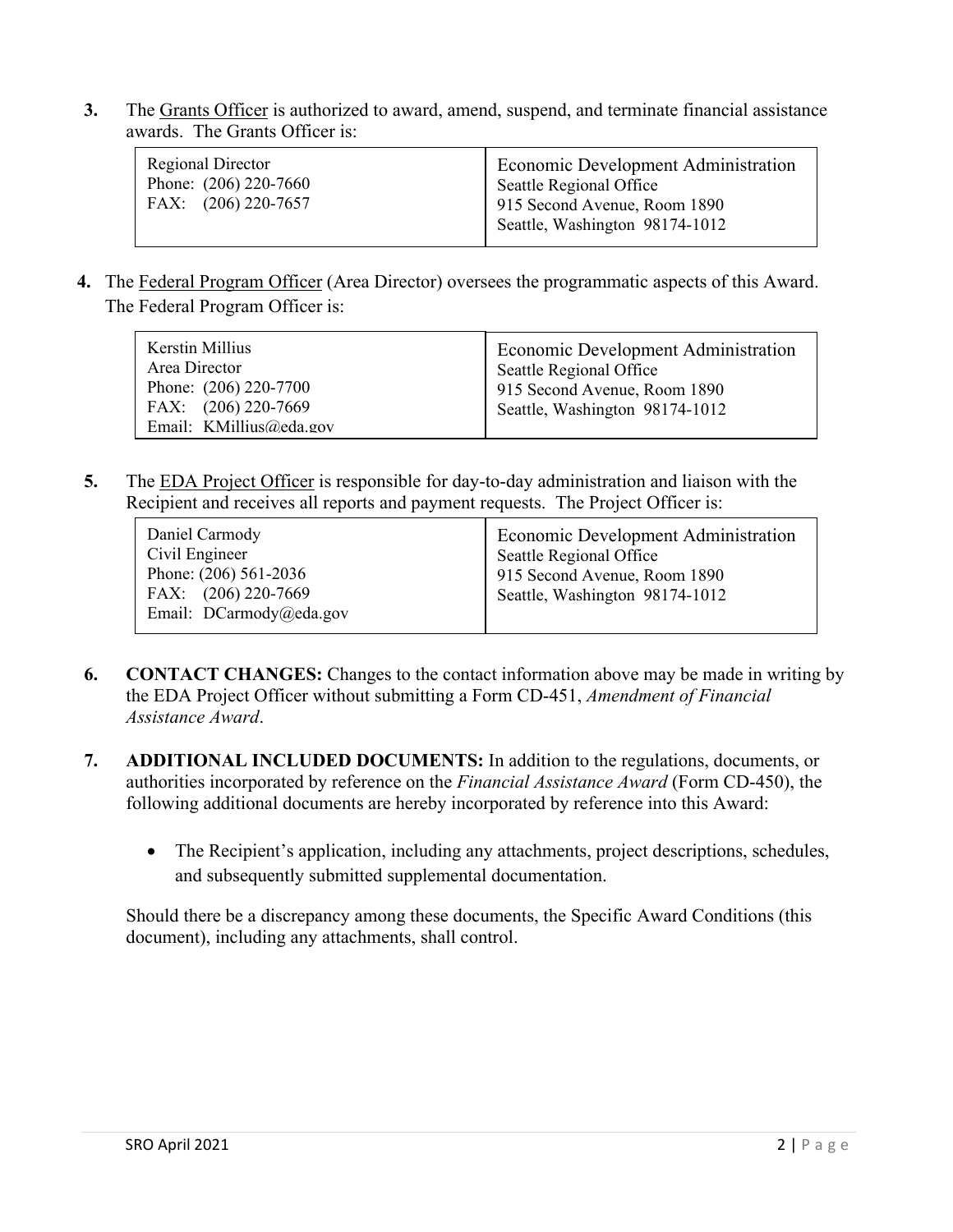**8. PROJECT DEVELOPMENT TIME SCHEDULE:** The Recipient agrees to the following Project Development Time Schedule:

| Item                                          | <b>Submission Deadline</b>            |  |
|-----------------------------------------------|---------------------------------------|--|
| Return of Executed Financial Assistance Award | 30 calendar days after receipt of     |  |
|                                               | Form CD-450                           |  |
| <b>Start of Construction</b>                  | 18 Months from Date of Award          |  |
| Completion of Construction                    | 42 Months from Date of Award          |  |
| <b>Authorized Award End Date</b>              | 60 Months from Date of Award          |  |
| Submission of Final Financial Report on       | No later than 120 calendar days after |  |
| <b>Standard Form 425</b>                      | <b>Award End Date</b>                 |  |
|                                               |                                       |  |

Project Closeout - All project closeout documents, including the Final Financial Report (Standard Form 425 (SF-425) or any successor form) and any required program reports, shall be submitted to EDA not more than 120 calendar days after the date the Recipient accepts the completed project from the contractor(s).

The Recipient shall diligently pursue the development of the project so as to ensure completion within this time schedule and shall promptly notify EDA in writing of any event that could substantially delay meeting any of the prescribed time limits for the project as set forth above.

The Recipient further acknowledges that failure to meet the development time schedule may result in EDA taking action to terminate the Award in accordance with the regulations set forth at 2 C.F.R. §§ 200.338 - 200.342, as applicable.

# **9. PROJECT REPORTING AND FINANCIAL DISBURSEMENTS INSTRUCTIONS:**

**A. AWARD DISBURSEMENTS:** EDA will make disbursements under this Award on a **reimbursement basis only**, based on actual costs incurred, after all preconditions set forth in these Specific Award Conditions have been met.

The "*Outlay Report and Request for Reimbursement for Construction Programs*" (Standard Form 271 (SF-271) or any successor form) is used to request a disbursement, which shall be approved in writing by the Project Officer.

Please note that prior to the initial disbursement, the Recipient must complete the provided Form SF 3881 (or any successor form) *ACH Vendor/Miscellaneous Payment Enrollment Form* and submit it to NOAA's Accounting Office as an attachment to an encrypted e-mail message or through a secure file transfer portal to edagrants@noaa.gov. (*This method of transmission is required to secure the confidentiality of sensitive information.*) The form must be completed by the respective parties (EDA, Recipient Bank, and Recipient) at the start of each new award.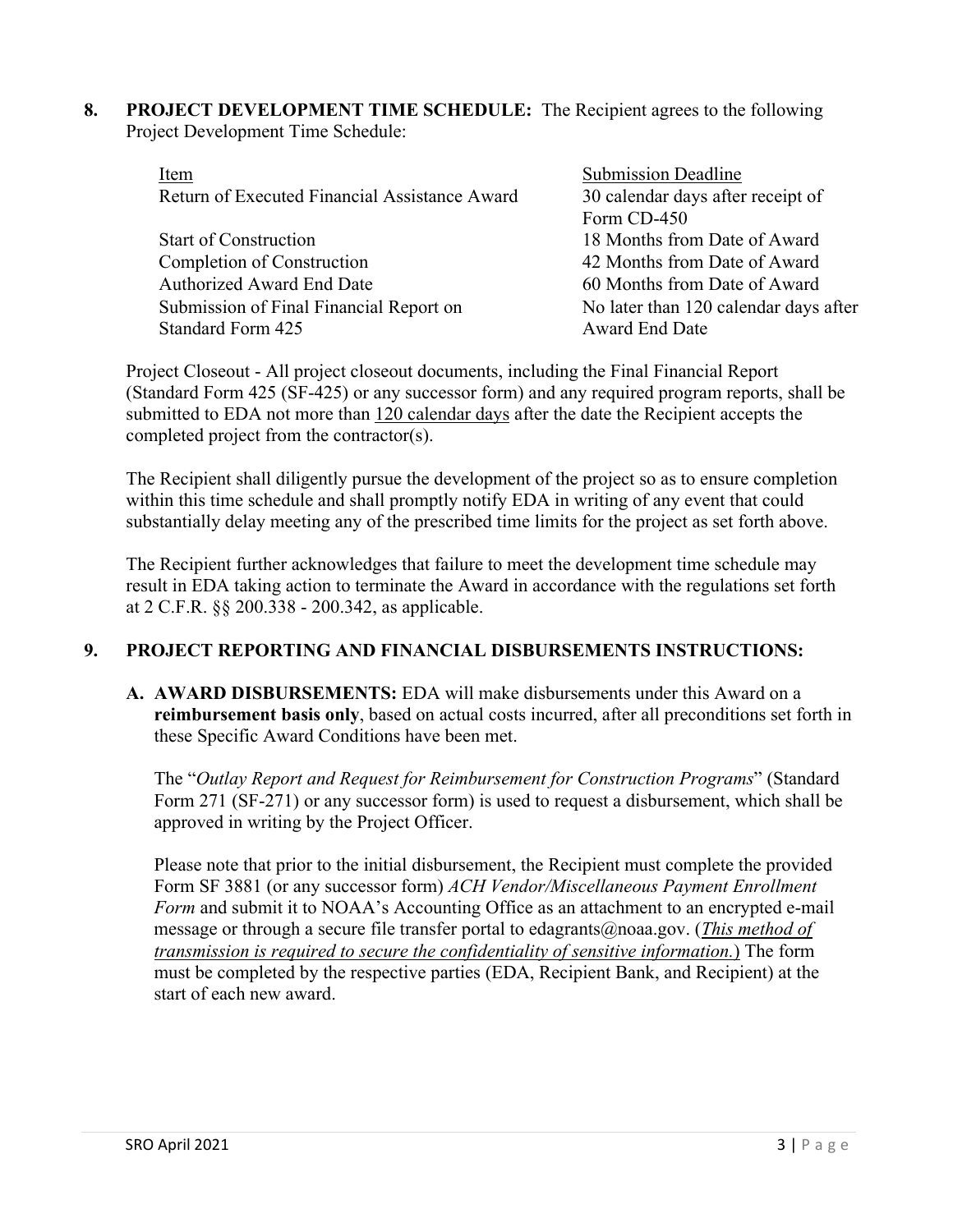## **B. REPORTS:**

- a. *Project Progress Reports*: The Recipient shall submit project progress reports to the Project Officer on a quarterly basis for the periods ending **December 31, March 31, June 30, and September 30**, or any portion thereof, until the final disbursement is made by EDA. Reports should be submitted using the approved EDA template, which will be provided by the Project Officer and discussed during the project kick-off meeting. Reports are due no later than the  $15<sup>th</sup>$  day of the month following the end of the quarterly period.
- b. *Financial Reports:* The Recipient shall submit a "*Federal Financial Report*" (Standard Form 425 (SF-425)) or any successor form) on a **semi-annual** basis for the periods ending **March 31** and **September 30**, or any portion thereof, for the entire project period. SF-425 and instructions for completing this form are available at: https://www.grants.gov/web/grants/forms/post-award-reporting-forms.html.

Reports are due no later than 30 days following the end of the **semi-annual** period.

A Final Financial Report on Standard Form 425 must be submitted no more than 120 calendar days after the expiration date of the Award (*i.e.*, the Award End Date specified on the Form CD-450 or a subsequently executed Form CD-451). Final Financial Reports should follow the guidance outlined in the instructions for submitting mid-term financial reports, but should ensure that all fields accurately reflect the total outlays for the entire project period and that all matching funds and program income (if applicable) are fully reported. Determination of the final grant rate and final balances owed to the government will be determined based on the information on the final SF-425, so it is imperative that it be submitted in a timely and accurate manner.

**10. ALLOWABLE COSTS AND AUTHORIZED BUDGET:** Total allowable costs will be determined after the final financial documents are submitted in accordance with the applicable authorities specified on the *Financial Assistance Award* (Form CD-450), including the Uniform Administrative Requirements, Cost Principles, and Audit Requirements for Federal Awards at 2 C.F.R. part 200.

Except as otherwise expressly provided for within these Specific Award Conditions, the Federal share of the allowable costs shall be based on the Investment Rate for the Award, as established on the Form CD-450 or any subsequent amendment (Form CD-451). In the event of an underrun in total allowable costs for this project, the Federal share of allowable costs shall be determined by the Investment Rate. The Federal share of total allowable costs shall not exceed the dollar amount specified on the original Award or any subsequent amendments.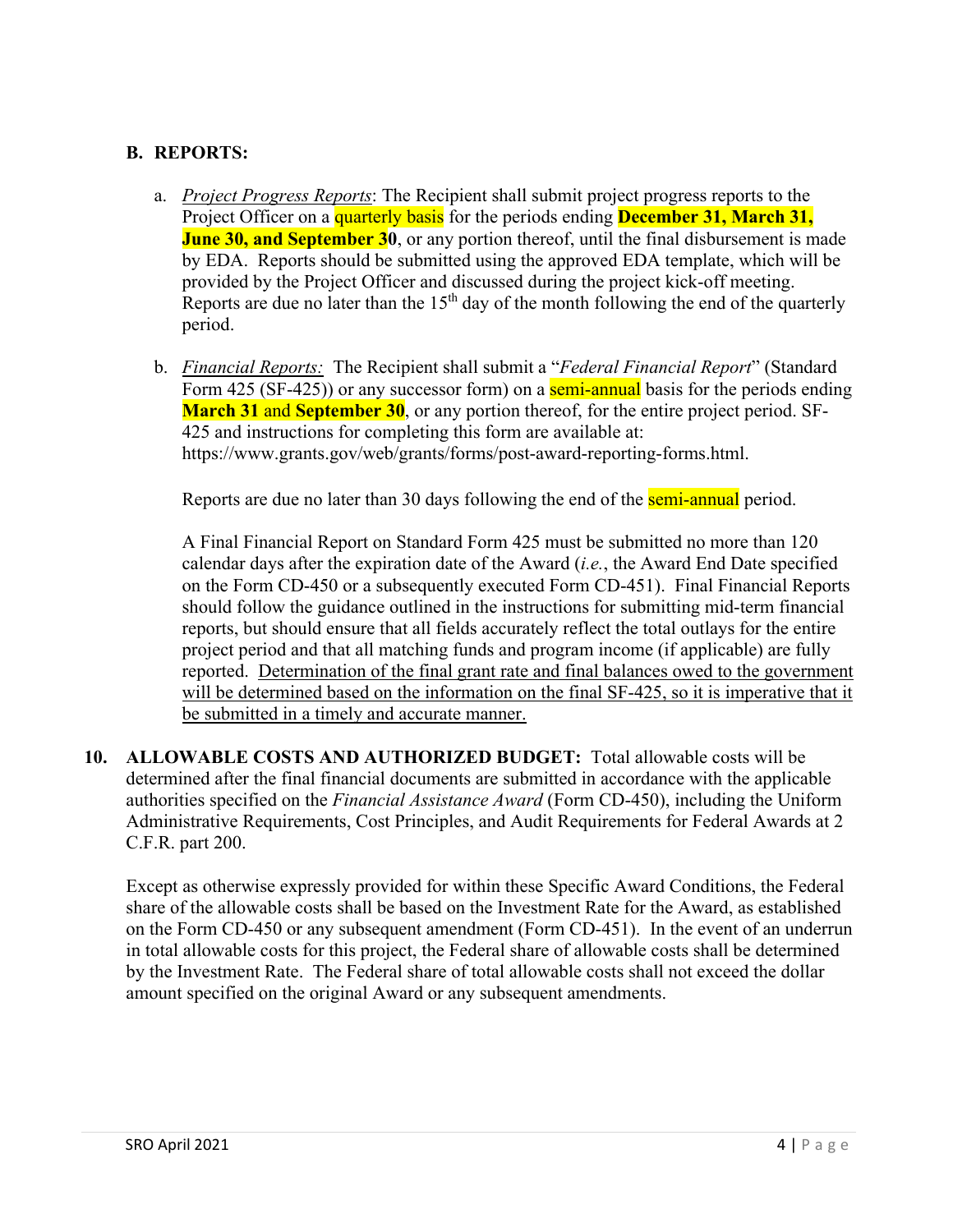Line Item Budget:

A. Under the terms of the Award, the total approved authorized budget is:

| Federal Share (EDA Funds)  | \$2,829,958 |
|----------------------------|-------------|
| Non-Federal Matching Share | \$707,489   |
| <b>Total Project Cost</b>  | \$3,537,447 |

B. Under the terms of this Award, the total approved line item budget is:

| <b>COST CLASSIFICATION</b>               | Proposed    | Approved    |
|------------------------------------------|-------------|-------------|
| Administrative and legal expenses        | \$20,000    | \$20,000    |
| Land, structures, rights-of-way, etc.    | \$0         | \$0         |
| Relocation expenses and payments         | \$0         | \$0         |
| Architectural and engineering fees       | \$271,142   | \$271,142   |
| Other architectural and engineering fees | \$0         | \$0         |
| Project inspection fees                  | \$108,642   | \$108,642   |
| Site work                                | \$0         | \$0         |
| Demolition and removal                   | \$0         | \$0         |
| Construction                             | \$2,716,058 | \$2,716,058 |
| Equipment                                | \$0         | \$0         |
| Miscellaneous                            | \$150,000   | \$150,000   |
| Contingencies                            | \$271,605   | \$271,605   |
| <b>Total Project Cost</b>                | \$3,537,447 | \$3,537,447 |

- **10. MATCHING SHARE**: The Recipient agrees to provide the Recipient's non-Federal Matching Share contribution for eligible project expenses in proportion to the Federal share requested for such project expenses (see 13 C.F.R. § 300.3). By accepting the Award, the Recipient also certifies that the Matching Share of the project costs is committed to the project, is not encumbered in any way that would prevent its use for the project, and will be available as needed for the project.
- **11. REFUND CHECKS, INTEREST, OR UNUSED FUNDS:** Treasury has given EDA two options for having payments deposited to EDA's account:
	- A. The first is the pay.gov website. This option allows the payee to pay EDA through the internet. The payee will have the option to make a one-time payment or to set up an account to make regular payments.
	- B. The second is paper check conversion. All checks must include on their face the name of the DOC agency funding the Award, the award number, and a description of no more than two words identifying the reason for the check. A copy of the check should be provided to the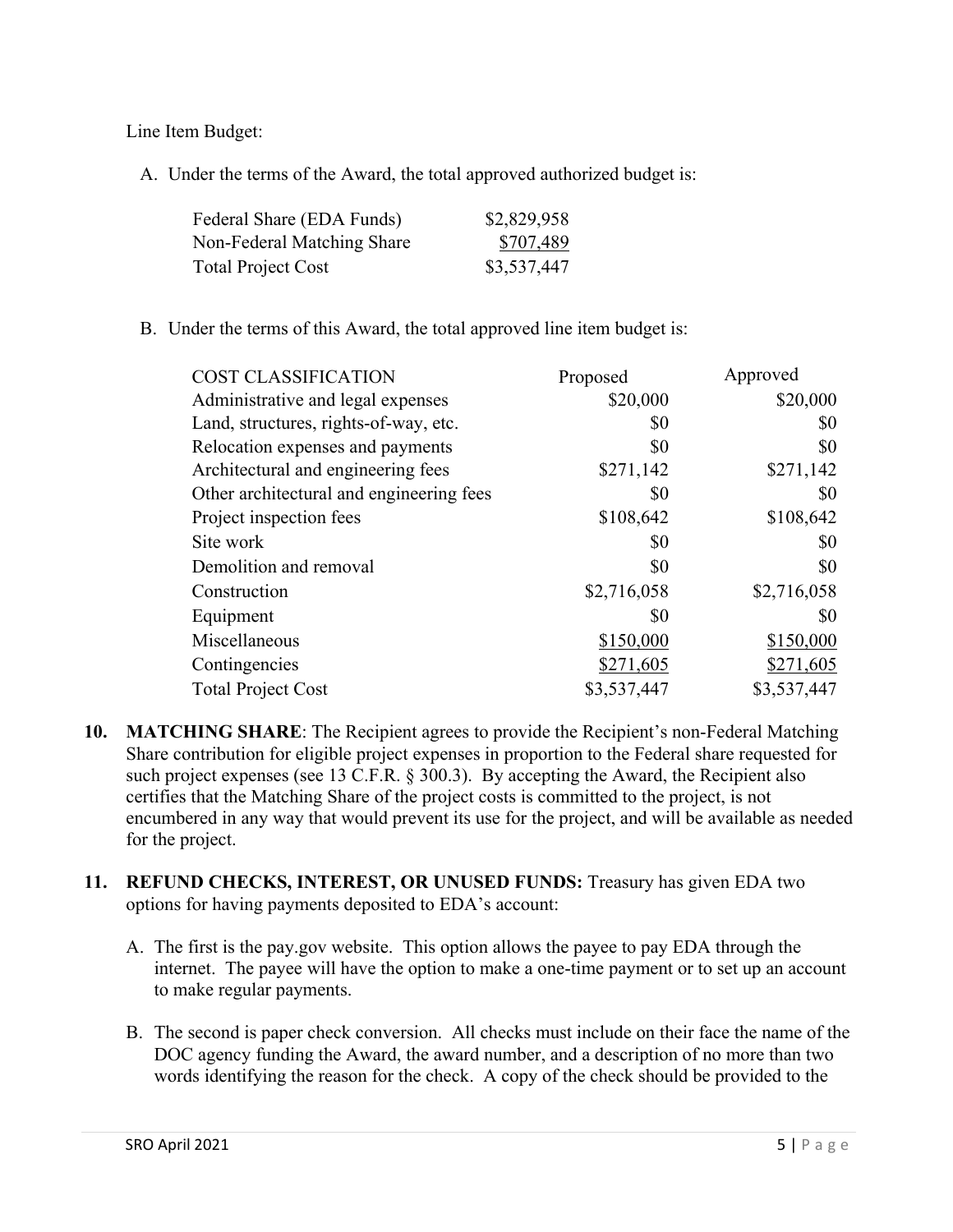EDA Project Officer. This option allows the payee to send a check to NOAA's Accounting Office, which processes EDA's accounting functions, at the following address:

> U.S. Department of Commerce National Oceanic and Atmospheric Administration Finance Office - Accounting Operations Division Attn: EDA Grants 1513 East West Highway, Building SSMC3 Silver Spring, MD 20910

The accounting staff will scan the checks in to an encrypted file and transfer the file to the Federal Reserve Bank, where the funds will be deposited in EDA's account. While this process will not be an issue with most payees, there are occasionally issues for entities remitting funds to EDA via check. If you are remitting funds to EDA via check, please make note of the following:

- If a check is sent to EDA, it will be converted into an electronic funds transfer by copying the check and using the account information to electronically debit your account for the amount of the check. The debit from your account will usually occur within 24 hours and will appear on your regular account statement.
- EDA will not return your original check; the original will be destroyed and a copy will be maintained in our office. If the Electronic Funds Transfer (EFT) cannot be processed for technical reasons, the copy will be processed in place of the original check. If the EFT cannot be completed because of insufficient funds, EDA will charge you a one-time fee of \$25.00, which will be collected by EFT.
- **12. CONSTRUCTION COMPLETION:** In keeping with prudent grants management policy, EDA construction projects must be completed within five (5) years of the date the Form CD-450 is signed by the Recipient accepting the Award. If construction is not completed by that date and the Grants Officer determines, after consultation with the Recipient, that construction to completion cannot reasonably be expected to be completed promptly and expeditiously, the grant may be terminated. Extensions beyond the five-year project period are exceedingly rare and can only be authorized by the Assistant Secretary. Nothing in this paragraph is intended to alter the Project Development Time Schedule set out above.
- **13. USEFUL LIFE:** The useful life of this project is hereby determined to be 20 years from the start of construction.
- **14. GOALS FOR WOMEN AND MINORITIES IN CONSTRUCTION:** Department of Labor regulations set forth at 41 C.F.R. part 60-4 establish goals and timetables for the participation of minorities and women in the construction industry. Those regulations apply to all federally assisted construction contracts in excess of \$10,000. The Recipient shall comply with those regulations and shall obtain compliance with 41 C.F.R. part 60-4 from contractors and subcontractors employed on the project by including such notices, clauses, and provisions in the Solicitations for Offers or Bids as required by 41 C.F.R. part 60-4. The goal for the participation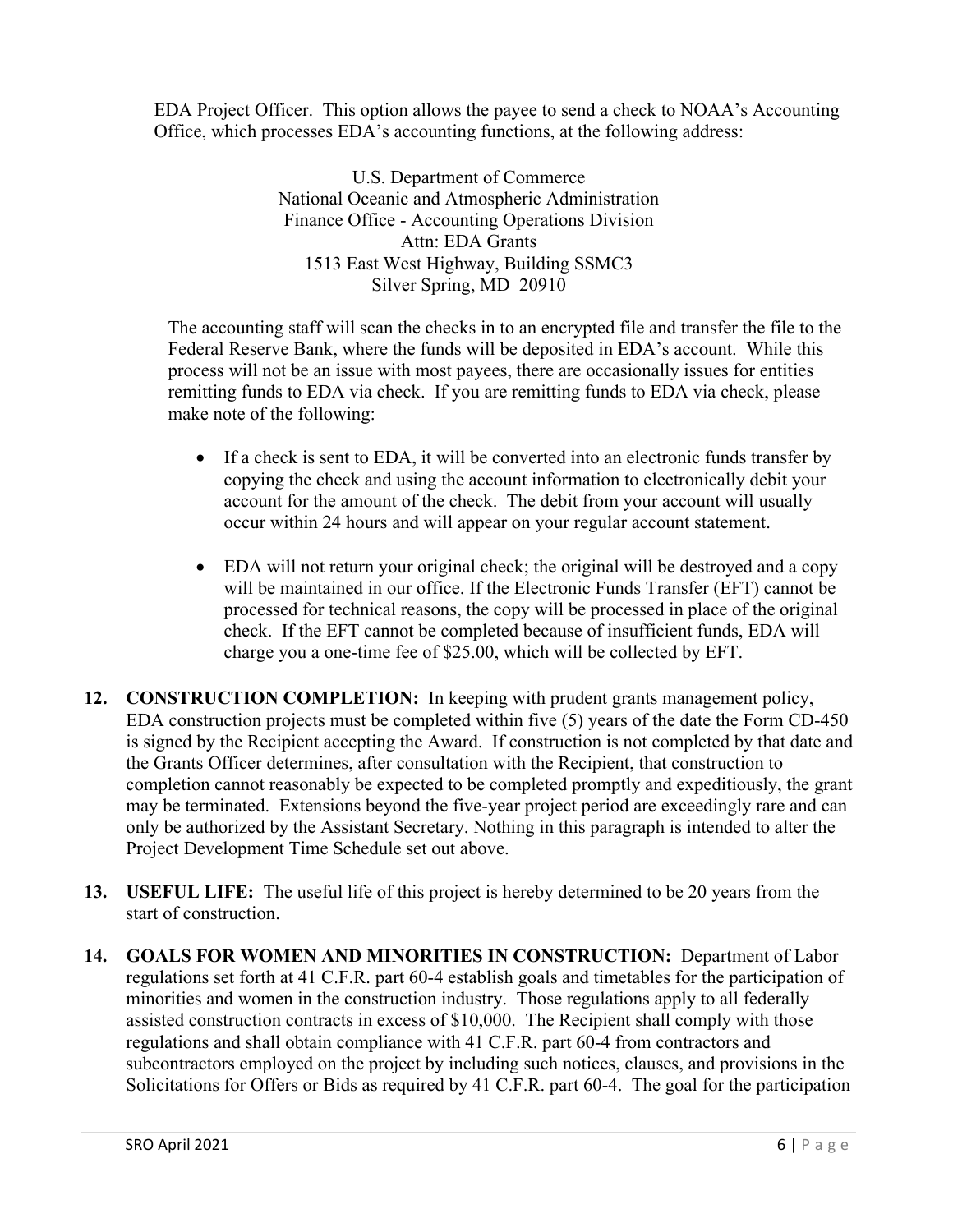of women in each trade area shall be as follows: from April 1, 1981 until further notice: 6.9 percent.

All changes to this goal, as published in the Federal Register in accordance with the Office of Federal Contract Compliance Programs regulations at 41 C.F.R. § 60-4.6, or any successor regulations, shall hereafter be incorporated by reference into these Specific Award Conditions.

Goals for minority participation shall be as prescribed by Appendix B-80 of the Federal Register notice published October 3, 1980 at 45 FR 65984-65991, or any subsequently published amendments. The Recipient shall include the "*Standard Federal Equal Employment Opportunity Construction Contract Specifications*" (or cause them to be included, if appropriate) in all Federally-assisted contracts and subcontracts. The goals and timetables for minority and female participation may not be less than those published pursuant to 41 C.F.R. § 60-4.6.

- **15. ARCHITECT/ENGINEER AGREEMENT.** Prior to initial disbursement of funds by EDA, the Recipient must submit to the Government for approval, an Architect/Engineer Agreement that meets the requirements in the EDA's "Summary of EDA Construction Standards," as well as the competitive procurement standards of 2 C.F.R. Part 200 and EDA Regulations at 13 C.F.R. Chapter III. The fee for basic Architect/Engineer Services will be a lump sum or an agreed maximum, and no part of the fees for other services will be based on a cost-plus-a-percentage-ofcost or a cost using a multiplier.
- **16. PROCUREMENT:** The Recipient agrees that all procurement transactions shall be in accordance with the Uniform Administrative Requirements, Cost Principles, and Audit Requirements for Federal Awards at 2 C.F.R. §§ 200.317 - 200.326 and the EDA regulations contained in 13 C.F.R. Chapter III, especially 13 C.F.R. Part 305 and 13 C.F.R. section 302.17 ("Conflicts of Interest").
- **17. EVIDENCE OF GOOD TITLE:** Prior to the initial disbursement of funds by EDA, the Recipient shall provide an opinion of counsel, satisfactory to EDA, that the Recipient has acquired good and marketable title to land, free of all encumbrances, to all real property necessary for completion of the project, as well as any necessary rights-of-way, easements, State or local government permits, or long-term lease interests necessary for the completion of the project, in accordance with 13 C.F.R. part 314.
- **18. NONRELOCATION:** By accepting this Award of financial assistance, the Recipient attests that the EDA-funded project will not be used to induce the relocation or the movement of existing jobs from one Region to another Region by a primary beneficiary of the Award (see 13 C.F.R. § 300.3). In the event that EDA determines that its assistance was used for such purposes, EDA reserves the right to pursue all rights and remedies, including suspension of disbursements, termination of the Award for convenience or cause, and disallowance of any costs attributable, directly or indirectly, to the relocation.

For purposes of ensuring that EDA assistance will not be used for relocation purposes, each applicant must inform EDA of all employers that constitute primary beneficiaries of the project. EDA considers an employer to be a "primary beneficiary" if the applicant estimates that such employer will create or save 100 or more permanent jobs as a result of the investment assistance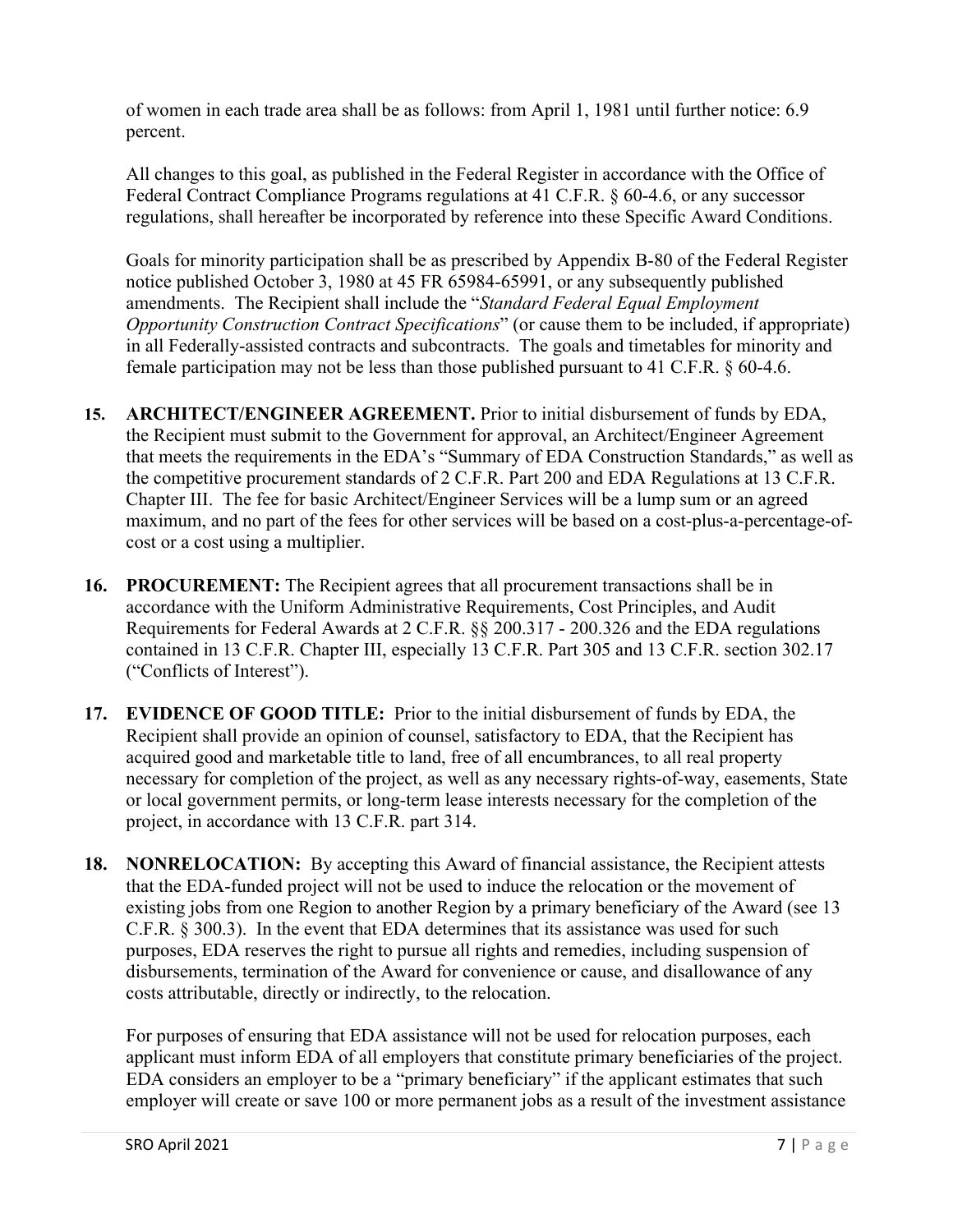and specifically names the employer in its application to EDA. In smaller communities, EDA may consider a primary beneficiary to be an employer of 50 or more permanent jobs so identified.

- **20. PROJECT INSPECTION AGREEMENT:** Prior to the initial disbursement of funds by EDA, the Recipient must submit to EDA for approval, a Project Inspection Agreement that meets the requirements in the EDA's "Summary of EDA Construction Standards," as well as the competitive procurement standards of 2 C.F.R. Part 200 and EDA Regulations in 13 C.F.R. Chapter III. The fee for basic Project Inspection Services will be a lump sum or an agreed maximum, and no part of the fees for other services will be based on a cost-plus-percentage-ofcost or a cost using a multiplier.
- **21. POTENTIAL U.S. ARMY CORPS OF ENGINEERS (USACE) PERMITTING:** Prior to solicitation of bids, the Recipient shall provide either:
	- a. Evidence satisfactory to the EDA that the Recipient has received the proper permit from USACE. Recipient shall follow all requirements contained within the permit; or
	- b. Evidence satisfactory to the EDA from USACE that no permit is required, this may include having to obtain and provide a jurisdictional determination from USACE.
- **22. PROTECTION OF SURFACE WATER RESOURCES:** The project shall employ best management practices (BMPs) during construction to prevent any runoff from entering nearby and adjacent wetlands and waterways.
- **23. ARCHEOLOGICAL AND HISTORICAL RESOURCES:** If during construction of the project, historical and archeological resources, including burial grounds and artifacts are discovered, the Recipient shall immediately stop construction in the area, contact the applicable State Historic Preservation Officer (SHPO) and/or Tribal Historic Preservation Officer (THPO), interested Tribes, and EDA, and follow the SHPO and/or THPO instructions for the preservation of resources.
- **24. STATE AND TRIBAL HISTORIC PRESERVATION OFFICER (SHPO/THPO):** Prior to the start of any construction and/or earth-disturbing activities, the Recipient shall provide evidence satisfactory to the EDA that an Unanticipated Discovery Plan or a Monitoring, Discovery, and Treatment Plan (whichever is deemed appropriate) has been prepared for the project. If inadvertent discoveries are made, no further work will be allowed on the project until the SHPO/THPO have approved a plan for managing or preserving artifacts or features; and the SHPO/THPO will be notified of changes to the project scope.
- **25. TRIBAL MONITOR:** Thirty (30) days prior to earth-disturbing activities funded under the EDA grant, the Recipient shall provide evidence satisfactory to the EDA that the Salinan Tribe of Monterey, San Luis Obispo Counties (Salinan), the Northern Chumash Tribal Council (Chumash), and Xolon-Salinan Tribe (Salinan) have been notified and given the opportunity to have a tribal monitor on-site during earth-disturbing activities.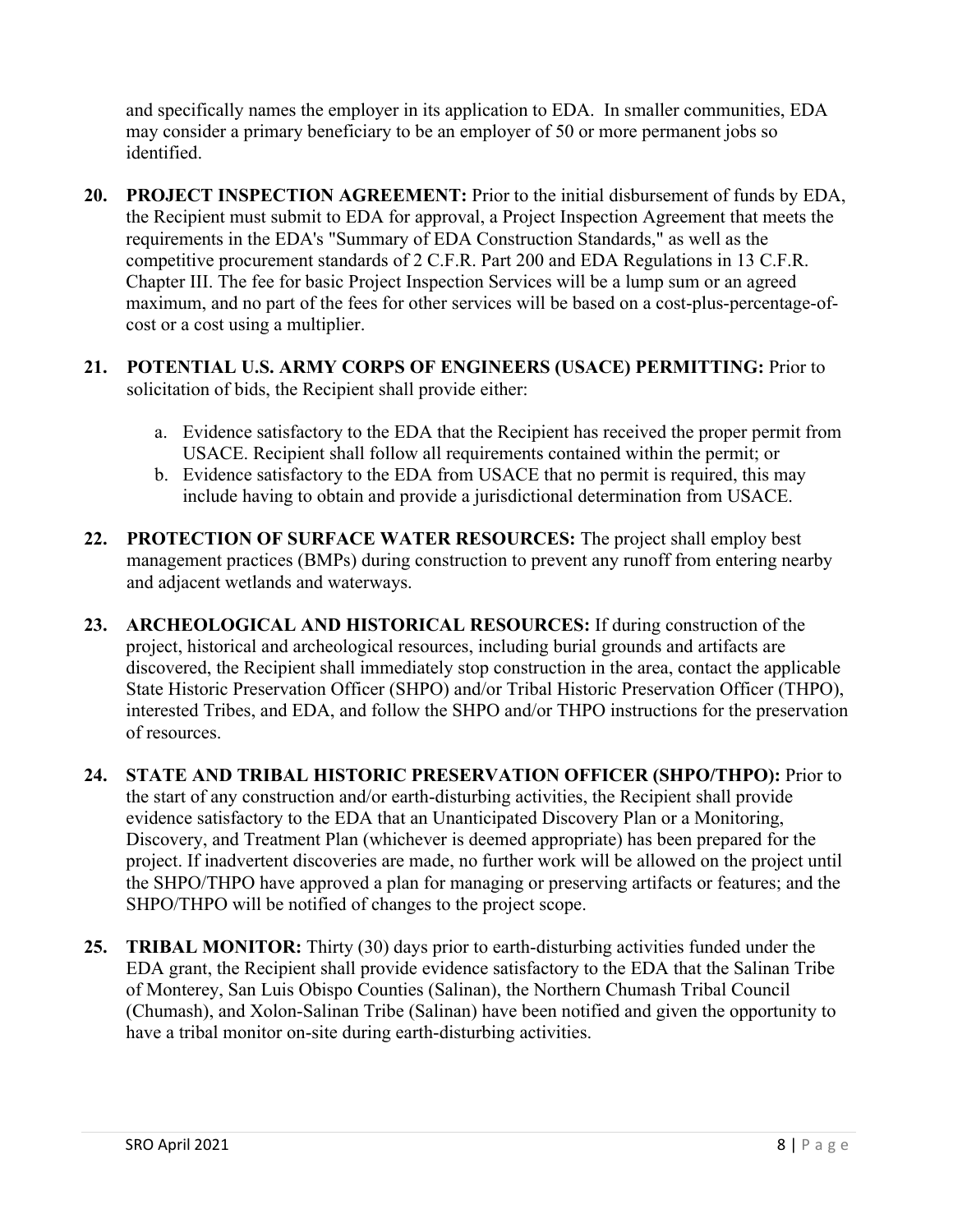- **26. OPERATOR AGREEMENT:** It is understood that the Recipient will retain ownership of the fiber optic extensions to be constructed pursuant to the Authorized Scope of Work during the Useful Life of the project and will contract with third parties to operate the extensions for the purpose of providing internet and other telecommunications services to end users. Recipient's contract with third party operator(s) may take any form, including a lease or license agreement, provided that it meets the requirements of these Special Award Conditions. Prior to final disbursement, Recipient shall provide for EDA's review and approval one or more draft agreements with third party operators. Such agreements must be on commercially reasonable terms, provide adequate consideration for use of the EDA-funded fiber optic extensions, require that service be provided to the general public on a nondiscriminatory basis, and not unreasonably restrict competition among potential operators. Operation agreements shall be openly competed. Any subsequent agreements or modifications to the initial agreement shall also be subject to EDA review and approval.
- **27. NONDISCRIMINATION AND INTERCONNECTION:** Recipient and any third-party operators of the EDA-funded extensions shall be subject to the following obligations:
	- i. comply with Federal Communications Commission (FCC) regulations and policy statements regarding net neutrality and discrimination with regard to lawful internet applications and content, as those regulations and policy statements may periodically be revised;
	- ii. connect to the public internet directly or indirectly, such that the project is not an entirely private closed network; and
	- iii. offer interconnection on a nondiscriminatory basis, where technically feasible without exceeding current or reasonably anticipated capacity limitations, at reasonable rates and terms to be negotiated with requesting parties. This obligation includes both the ability to connect to the public internet and physical interconnection for the exchange of traffic. Recipient may satisfy the requirement for interconnection by negotiating in good faith with all parties making bona fide requests.

These requirements shall be subject to the needs of law enforcement and reasonable network management. Recipient and any operators may employ generally accepted technical measures to provide acceptable service levels to all customers, such as caching (including content delivery networks) and application-neutral bandwidth allocation, as well as measures to address spam, denial of service attacks, illegal content, and other harmful activities.

These conditions shall remain in effect for the Useful Life of the project. Failure by Recipient or any third-party operators to adhere to these conditions shall constitute an Unauthorized Use of Property, as defined at 13 C.F.R. § 314.4, in which event EDA may in its discretion exercise any available remedy, including without limitation demanding repayment of the Federal Share (see 13 C.F.R. § 314.5).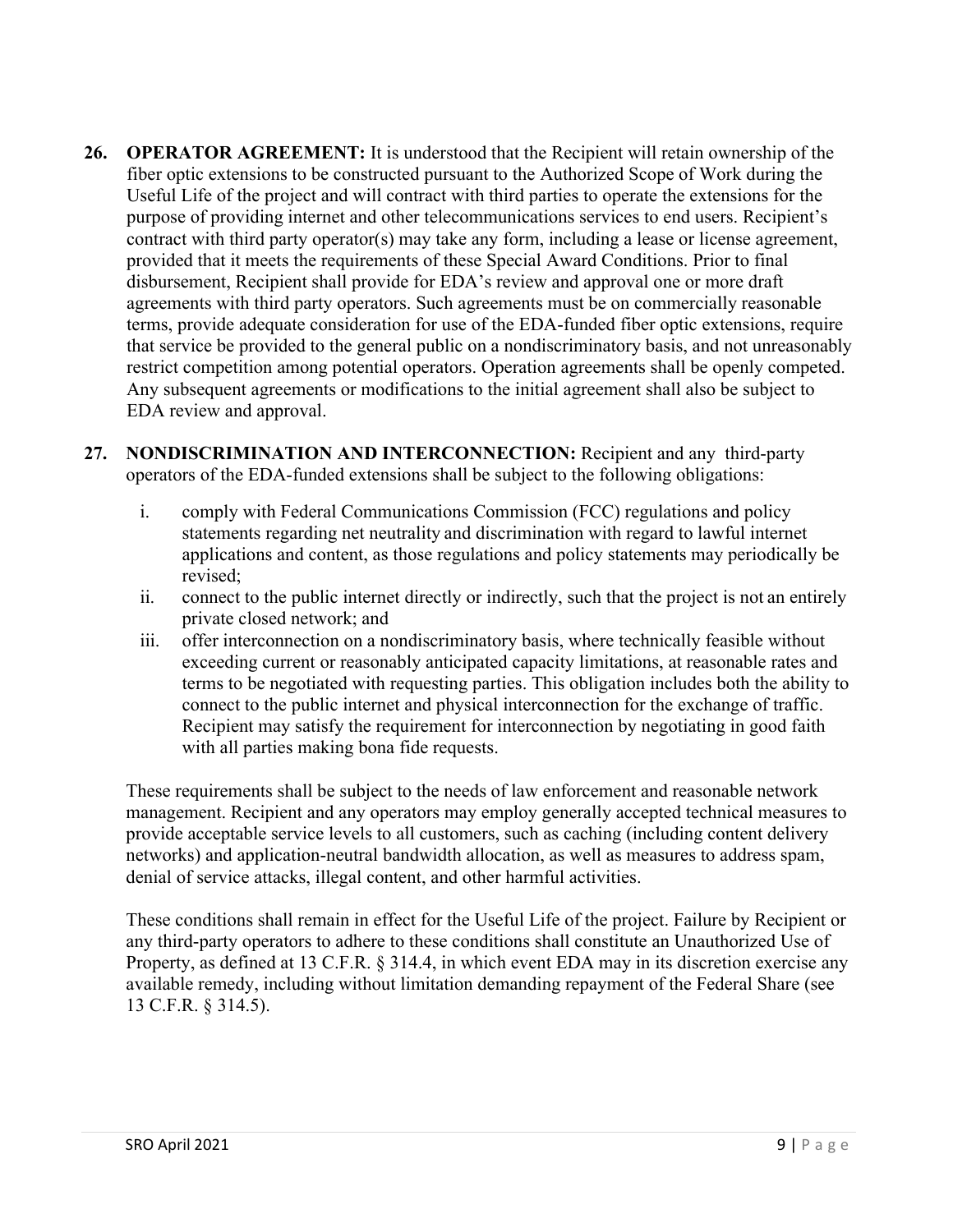- **28. STATEMENT OF FEDERAL INTEREST:** The Recipient shall complete one or both of the below, as required by EDA, to ensure that the Federal interest is appropriately protected.
	- (1) *Security Agreement (Equipment):* In order to better memorialize and protect theFederal Share in property acquired with Award funds, Recipient will and hereby does agree to execute a Security Agreement, in form and substance satisfactory to EDA, granting EDA a security interest in all property acquired or to be acquired using Award funds, and will file or cause to be filed any and all financing statements or lien notices required in accordance with applicable laws of the appropriate jurisdiction to perfect said security interest, and will file all continuation statements or other modifications to maintain uninterrupted the priority of EDA's security interest. After filing the UCC-1 form(s) or equivalent form(s), the Recipient must provide a statement from their attorney opining that EDA has a perfected security interest and first priority lien in the equipment. The Recipient further agrees that it will not, without the prior written approval of EDA, sell, trade or convey any interest whatsoever in such property subject to the EDA security interest; provided, however, that should EDA approve of the disposal of any property for purposes of acquiring a replacement, Recipient will execute such documentation and file such notices as will ensure that EDA's security interest attaches to and is perfected in the replacement property with the same priority and extent as it had in the original property it replaced.
	- (2) *Recorded Statement of Federal Share:* Prior to initial disbursement, to better memorialize and protect the Federal Share in real property acquired or improved, in whole or in part, with the funds made available under this Award, the Recipient agrees that it shall execute and cause to be recorded a first priority unsubordinated mortgage lien in favor of EDA or, when permitted by EDA due to a Recipient's legal restriction against recording a mortgage (or deed of trust), a covenant declaring EDA's interest in said real property. EDA shall advise whether the Mortgage or Covenant will be used. The Mortgage or Covenant will be duly recorded with the appropriate office where mortgages are recorded for the jurisdiction where the real property is situated. The Mortgage or Covenant shall be in a form and substance satisfactory to EDA. Upon request by EDA, Recipient shall furnish an opinion by counsel for the Recipient that the Mortgage or Covenant is a valid and enforceable agreement according to its terms, and has been duly recorded in the appropriate office where mortgages are recorded for that applicable jurisdiction. EDA may waive this requirement in writing where, in the sole judgment of EDA, the EDA investment forms only a small part of a larger project.

The Recipient further agrees that:

- A. Except as provided in 13 C.F.R. § 314.3, whenever, during the expected useful life of the project, any property acquired or improved in whole or in part with grant assistance is disposed of, or no longer used for the authorized purpose of the project, the Government must be compensated by the Recipient for the Federal share of the value of the property; provided that for equipment and supplies, the standards in 2 C.F.R. part 200 or any supplements or successors thereto, as applicable, shall apply.
- B. If property is disposed of or encumbered without EDA approval, EDA may assert its interest in the property to recover the Federal share of the value of the property for the Government. EDA may pursue its rights under both paragraphs (a) and (b) of this section to recover the Federal share, plus costs and interest.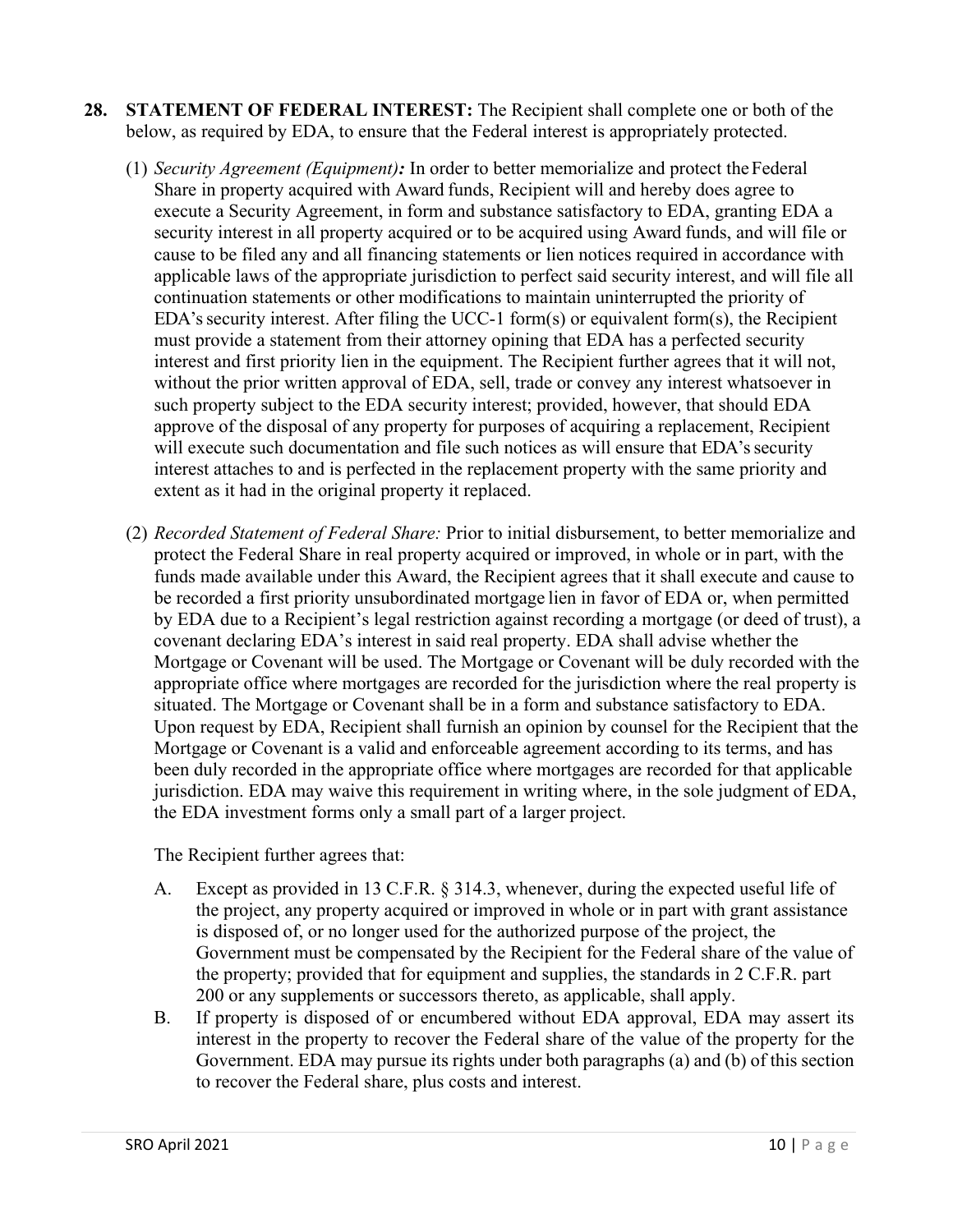- C. The Federal share of the value of the property is that percentage of the current fair market value of the property attributed to the EDA participation in the project (after deducting actual and reasonable selling and fix-up expenses, if any, incurred to put the property into condition for sale). The Federal share excludes that value of the property attributable to acquisition or improvements before or after EDA's participation in the project and not included in project costs.
- D. The lien, covenant or other statement of EDA's interest must remain in effect throughout the useful life of the project which is determined to be 20 years.
- **29. PERFORMANCE MEASURES:** The Recipient agrees to report on program performance measures and program outcomes in such a form and at such intervals as may be prescribed by EDA in compliance with the Government Performance and Results Act (GPRA) of 1993, and the Government Performance and Results Modernization Act of 2010.

At this time, all Awards for construction assistance require Recipients to report actual job creation/retention and private investment leverage three (3), six (6), and nine (9) years after an EDA investment. Recipients are to retain sufficient documentation so that they can submit these required reports. Failure to submit this required report can adversely impact the ability of the Recipient to secure future funding from EDA.

Performance measures and reporting requirements that apply to program activities funded by this investment will be provided in a separate GPRA information collection document. EDA staff will contact Recipients in writing within a reasonable period prior to the time of submission of the reports with information on how this data should be submitted. Recipients should ensure adequate and sufficient records are kept to support the methodology for computing initial job and private investment estimates and all subsequent actual performance data calculations so that this information can be made available to EDA in the event of an audits or performance site visits.

**30. REAL PROPERTY REPORTING:** Consistent with 2 C.F.R. § 200.329 ("Reporting on real property"), the Recipient must submit reports (using Form SF-429 "Real Property Status Report" or any successor form). The initial SF-429 form must be returned to the EDA Project Officer no later than December 31 of the year of the initial disbursement of Federal funds. Because EDA's interest in this real property extends at least 15 years, successive reports will be required by December 31 every **two** years thereafter during the established useful life of the property, rather than on an annual basis. At its sole discretion, EDA reserves the right to require more or less frequent real property reporting for the duration of the useful life of real property in which it retains an interest under this project.